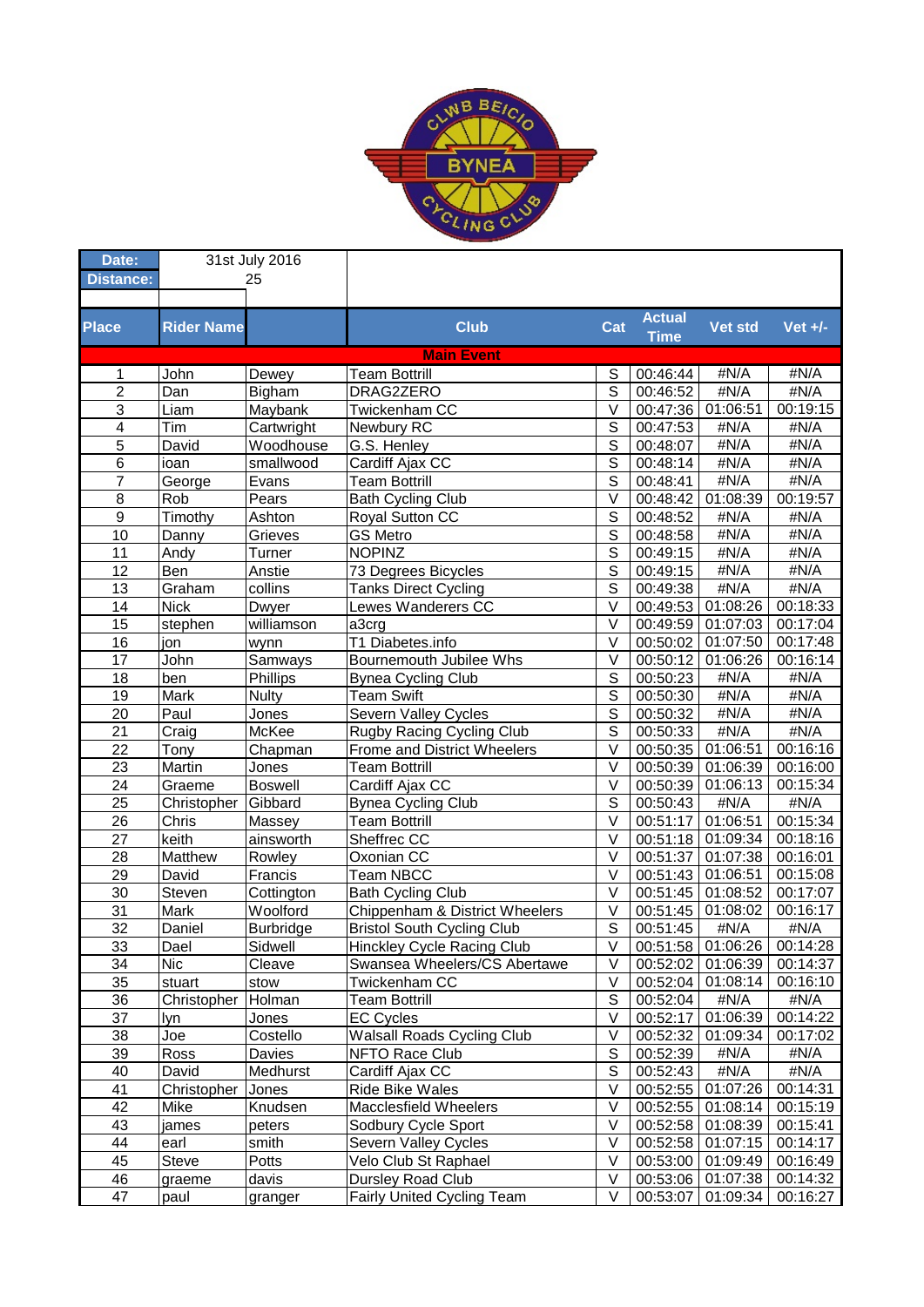

| Date:            | 31st July 2016    |                |                                     |                   |               |                   |                       |
|------------------|-------------------|----------------|-------------------------------------|-------------------|---------------|-------------------|-----------------------|
| <b>Distance:</b> |                   | 25             |                                     |                   |               |                   |                       |
|                  |                   |                |                                     |                   |               |                   |                       |
| <b>Place</b>     | <b>Rider Name</b> |                | <b>Club</b>                         | Cat               | <b>Actual</b> | Vet std           | Vet $+/-$             |
|                  |                   |                |                                     |                   | <b>Time</b>   |                   |                       |
|                  |                   |                | <b>Main Event</b>                   |                   |               |                   |                       |
| 48               | Mark              | Morgan         | Derby Mercury R C                   | V                 | 00:53:08      | 01:06:13          | 00:13:05              |
| 49               | Matthew           | Whitaker       | Paceline RT                         | $\vee$            | 00:53:23      | 01:07:50          | 00:14:27              |
| 50               | Thomas            | Shuker         | <b>Walsall Roads Cycling Club</b>   | S                 | 00:53:30      | #N/A              | #N/A                  |
| 51               | Daryl             | Godden         | <b>Gloucester City Cycling Club</b> | V                 | 00:53:31      | 01:09:34          | 00:16:03              |
| 52               | rick              | johnston       | Northover VT / Rudy Project         | $\vee$            | 00:53:34      | 01:11:58          | 00:18:24              |
| 53               | Alex              | Leek           | Velo Club St Raphael                | S                 | 00:53:43      | #N/A              | #N/A                  |
| 54               | anthony           | cowdry         | <b>EC Cycles</b>                    | S                 | 00:53:43      | #N/A              | #N/A                  |
| 55               | Philip            | <b>Brown</b>   | <b>Walsall Roads Cycling Club</b>   | $\vee$            | 00:53:45      | 01:11:36          | $\overline{00:}17:51$ |
| 56               | Gary              | Ferrett        | Hampshire RC                        | $\vee$            | 00:53:45      | 01:08:39          | 00:14:54              |
| 57               | Simon             | Holder         | PBscience.com                       | $\vee$            | 00:53:46      | 01:06:13          | 00:12:27              |
| 58               | Andrew            | Rowles         | Cardiff Ajax CC                     | S                 | 00:53:50      | #N/A              | #N/A                  |
| 59               | Gawain            | Young          | Sotonia CC                          | V                 | 00:53:56      | 01:06:39          | 00:12:43              |
| 60               | chris             | martin         | Yeovil Cycling Club                 | $\vee$            | 00:54:01      | 01:07:50          | 00:13:49              |
| 61               | Terry             | Icke           | Newport (Shropshire) CC             | $\vee$            | 00:54:08      | 01:15:09          | 00:21:01              |
| 62               | lain              | Cade           | <b>Bath Cycling Club</b>            | $\mathsf{S}$      | 00:54:12      | #N/A              | #N/A                  |
| 63               | David             | Wilson-Evans   | <b>Bynea Cycling Club</b>           | $\vee$            | 00:54:23      | 01:10:04          | 00:15:41              |
| 64               | Tom               | Arnold         | Milford Tritons Cycling Club        | S                 | 00:54:23      | #N/A              | #N/A                  |
| 65               | Stuart            | Martingale     | Sotonia CC                          | $\vee$            | 00:54:29      | 01:07:38          | 00:13:09              |
| 66               | Christopher       | Edginton       | Fairly United Cycling Team          | $\vee$            | 00:54:37      | 01:08:02          | 00:13:25              |
| 67               | Chris             | Fishbourne     | Abercynon Road Club                 | $\vee$            | 00:54:43      | 01:06:26          | 00:11:43              |
| 68               | David             | <b>Brice</b>   | <b>Bynea Cycling Club</b>           | $\vee$            | 00:54:52      | 01:09:05          | 00:14:13              |
| 69               | Rod               | <b>Hicks</b>   | Port Talbot Whs CC                  | $\vee$            | 00:54:53      | 01:08:14          | 00:13:21              |
| 70               | Simon             | <b>Drewett</b> | Fairly United Cycling Team          | $\vee$            | 00:54:57      | 01:07:50          | 00:12:53              |
| 71               | Colin             | Wallace        | Merthyr CC                          | V                 | 00:54:58      | 01:08:39          | 00:13:41              |
| 72               | Matthew           | Smith          | Port Talbot Whs CC                  | S                 | 00:55:01      | #N/A              | #N/A                  |
| 73               | Simon             | Cox            | Chippenham & District Wheelers      | $\vee$            | 00:55:04      | 01:07:03          | 00:11:59              |
| 74               | Nigel             | Jones          | <b>Gloucester City Cycling Club</b> | $\vee$            | 00:55:23      | 01:09:49          | 00:14:26              |
| 75               | Chris             | Wallis         | <b>Team Bottrill</b>                | $\vee$            | 00:55:24      | 01:09:05          | 00:13:41              |
| 76               | Rob               | Jones          | Cardiff Ajax CC                     | S                 | 00:55:25      | #N/A              | #N/A                  |
| 77               | Adrian            | Humpage        | Lyme Racing Club                    | $\vee$            | 00:55:31      | 01:08:39          | 00:13:08              |
| 78               | Laurence          |                | Douglas-Green Somerset Road Club    | S                 | 00:55:42      | #N/A              | #N/A                  |
| 79               | Tom               | Cox            | Northover VT / Rudy Project         | $\vee$            | 00:55:42      | 01:10:57          | 00:15:15              |
| 80               | roger             | wrenn          | Macclesfield Wheelers               | $\overline{\vee}$ |               | 00:55:48 01:15:09 | 00:19:21              |
| 81               | <b>Steve</b>      | Evans          | <b>Bynea Cycling Club</b>           | $\vee$            | 00:55:49      | 01:07:03          | 00:11:14              |
| 82               | <b>Steve</b>      | Clarke         | <b>TMG Horizon Cycling Team</b>     | $\vee$            | 00:55:57      | 01:10:38          | 00:14:41              |
| 83               | peter             | ackroyd        | Cheltenham & County Cycling Club    | V                 | 00:56:01      | 01:09:49          | 00:13:48              |
| 84               | Stephen           | Scott          | <b>Elmsall Road Club</b>            | V                 | 00:56:02      | 01:09:34          | 00:13:32              |
| 85               | mike              | broadbent      | Swansea Wheelers/CS Abertawe        | V                 | 00:56:05      | 01:09:05          | 00:13:00              |
| 86               | Anthony           | Redman         | Acme Whs (Rhondda) CC               | $\mathbf S$       | 00:56:13      | #N/A              | #N/A                  |
| 87               | stuart            | evans          | Port Talbot Whs CC                  | $\sf V$           | 00:56:17      | 01:14:06          | 00:17:49              |
| 88               | Andrew            | Clarke         | Mid Shropshire Wheelers             | $\sf V$           | 00:56:17      | 01:09:34          | 00:13:17              |
| 89               | Paul              | Coles          | 73 Degrees Bicycles                 | V                 | 00:56:44      | 01:06:39          | 00:09:55              |
| 90               | Andy              | Hazell         | Mid Shropshire Wheelers             | $\vee$            | 00:56:45      | 01:13:37          | 00:16:52              |
| 91               | Gerry             | McGarr         | <b>Gloucester City Cycling Club</b> | $\sf V$           | 00:57:01      | 01:11:36          | 00:14:35              |
| 92               | Andrew            | Hayward        | Cwmcarn Paragon Road Club           | $\vee$            | 00:57:10      | 01:06:51          | 00:09:41              |
| 93               | charles           | crookes        | <b>Rutland Cycling Club</b>         | $\vee$            | 00:57:20      | 01:09:34          | 00:12:14              |
| 94               | Lee               | Watts          | <b>Bynea Cycling Club</b>           | $\vee$            | 00:57:24      | 01:06:00          | 00:08:36              |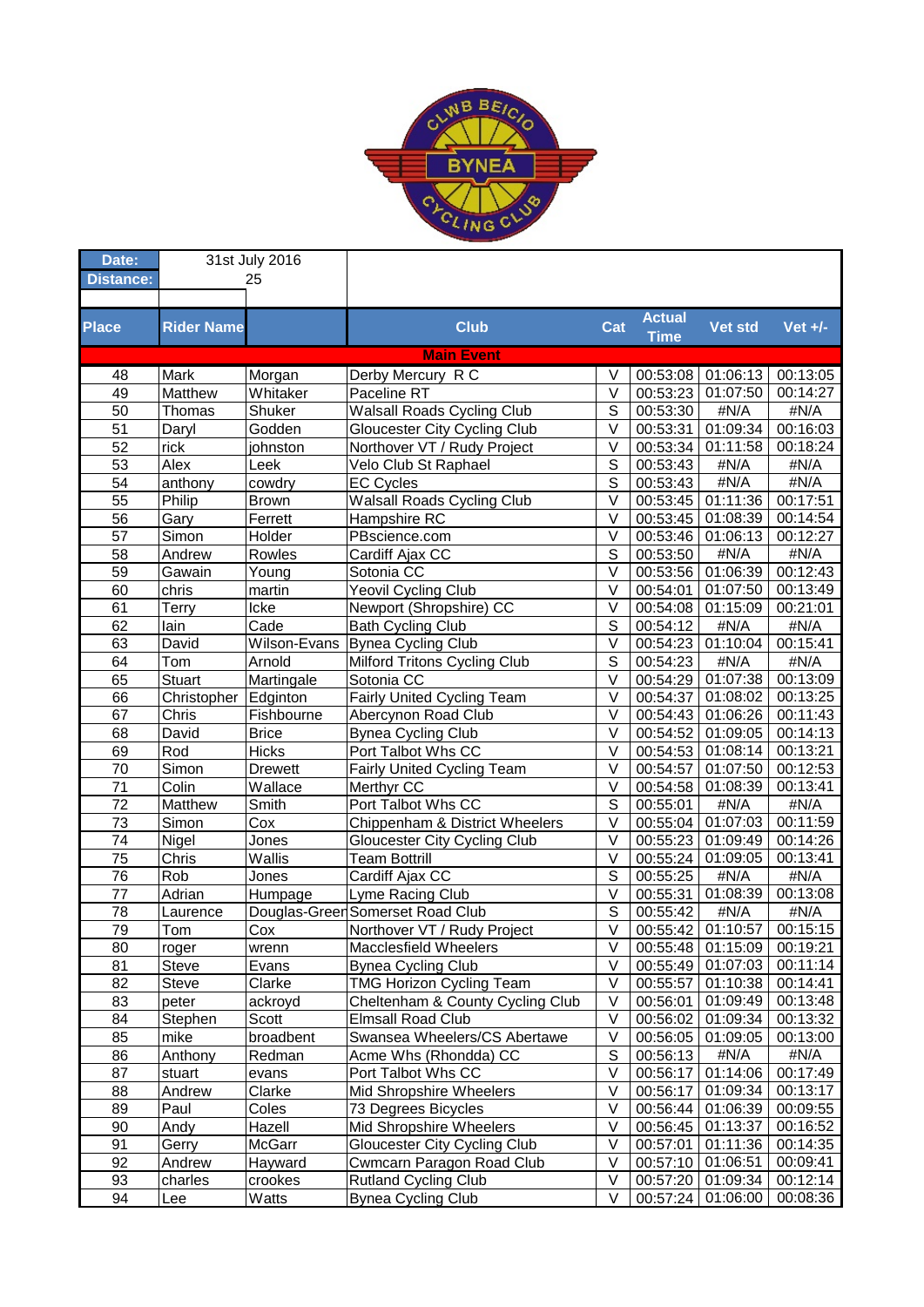

| Date:            |                   | 31st July 2016 |                                  |                         |                              |                |           |
|------------------|-------------------|----------------|----------------------------------|-------------------------|------------------------------|----------------|-----------|
| <b>Distance:</b> | 25                |                |                                  |                         |                              |                |           |
|                  |                   |                |                                  |                         |                              |                |           |
| <b>Place</b>     | <b>Rider Name</b> |                | <b>Club</b>                      | Cat                     | <b>Actual</b><br><b>Time</b> | <b>Vet std</b> | Vet $+/-$ |
|                  |                   |                | <b>Main Event</b>                |                         |                              |                |           |
| 95               | Hugh              | Davies         | Port Talbot Whs CC               | $\vee$                  | 00:58:17                     | 01:14:36       | 00:16:19  |
| 96               | cliff             | voller         | Newbury RC                       | $\vee$                  | 00:58:30                     | 01:11:58       | 00:13:28  |
| 97               | Andrew            | Vaughan        | City RC (Hull)                   | $\overline{\vee}$       | 00:59:01                     | 01:08:02       | 00:09:01  |
| 98               | Tom               | Woollard       | Northover VT / Rudy Project      | $\vee$                  | 00:59:32                     | 01:14:06       | 00:14:34  |
| 99               | dean              | ware           | <b>EC Cycles</b>                 | $\overline{\mathsf{s}}$ | 01:01:21                     | #N/A           | #N/A      |
| 100              | anthony           | jones          | <b>Bynea Cycling Club</b>        | $\vee$                  | <b>DNSA</b>                  |                |           |
| 101              | lan               | Lindsay        | Royal Navy & Royal Marines CA    | $\vee$                  | <b>DNSA</b>                  |                |           |
| 102              | Justin            | Layne          | <b>CC Ashwell</b>                | $\overline{s}$          | <b>DNSA</b>                  |                |           |
| 103              | Gregory           | Woodford       | Reading CC                       | V                       | <b>DNSA</b>                  |                |           |
| 104              | Lee               | Morgan         | Team Bottrill                    | $\vee$                  | <b>DNSA</b>                  |                |           |
| 105              | iohn              | Regan          | Pembrokeshire Velo               | $\vee$                  | <b>DNSA</b>                  |                |           |
| 106              | Adam              | Duggleby       | Secret-training CC               | S                       | <b>DNSA</b>                  |                |           |
| 107              | Charles           | Zanettacci     | Cheltenham & County Cycling Club | $\vee$                  | <b>DNSA</b>                  |                |           |
| 108              | Dan               | Sadler         | RT 316                           | $\overline{s}$          | <b>DNSA</b>                  |                |           |
| 109              | Simon             | Harrison       | Mid Shropshire Wheelers          | $\overline{\vee}$       | <b>DNSA</b>                  |                |           |
| 110              | stephen           | taylor         | <b>Team NBCC</b>                 | $\vee$                  | <b>DNSA</b>                  |                |           |
| 111              | David             | Pearce         | Royal Dean Forest Cycle Club     | $\overline{s}$          | <b>DNSA</b>                  |                |           |
| 112              | Arwel             | Davies         | <b>Bynea Cycling Club</b>        | $\vee$                  | <b>DNSA</b>                  |                |           |
| 113              | Simon             | Coles          | Norwood Paragon CC               | S                       | <b>DNSA</b>                  |                |           |
| 114              | Paul              | Cannon         | Porth & District CC              | $\vee$                  | <b>DNSA</b>                  |                |           |
| 115              | <b>GARY</b>       | <b>DUNCAN</b>  | <b>Paramount CRT</b>             | $\overline{\vee}$       | <b>DNSA</b>                  |                |           |
| 116              | Nicholas          | Smale          | Cheltenham & County Cycling Club | S                       | <b>DNSA</b>                  |                |           |
| 117              | Tim               |                | Summerhayes Clapham Chasers      | $\overline{s}$          | <b>DNSA</b>                  |                |           |
| $\overline{118}$ | Rory              | <b>Barrett</b> | Southborough & Dist. Whs         | $\overline{s}$          | <b>DNSA</b>                  |                |           |
| 119              | Kieron            | Davies         | DRAG2ZERO                        | $\overline{s}$          | <b>DNSA</b>                  |                |           |
| 120              | Joel              | Simpson        | Cardiff Ajax CC                  | $\overline{\vee}$       | <b>DNSA</b>                  |                |           |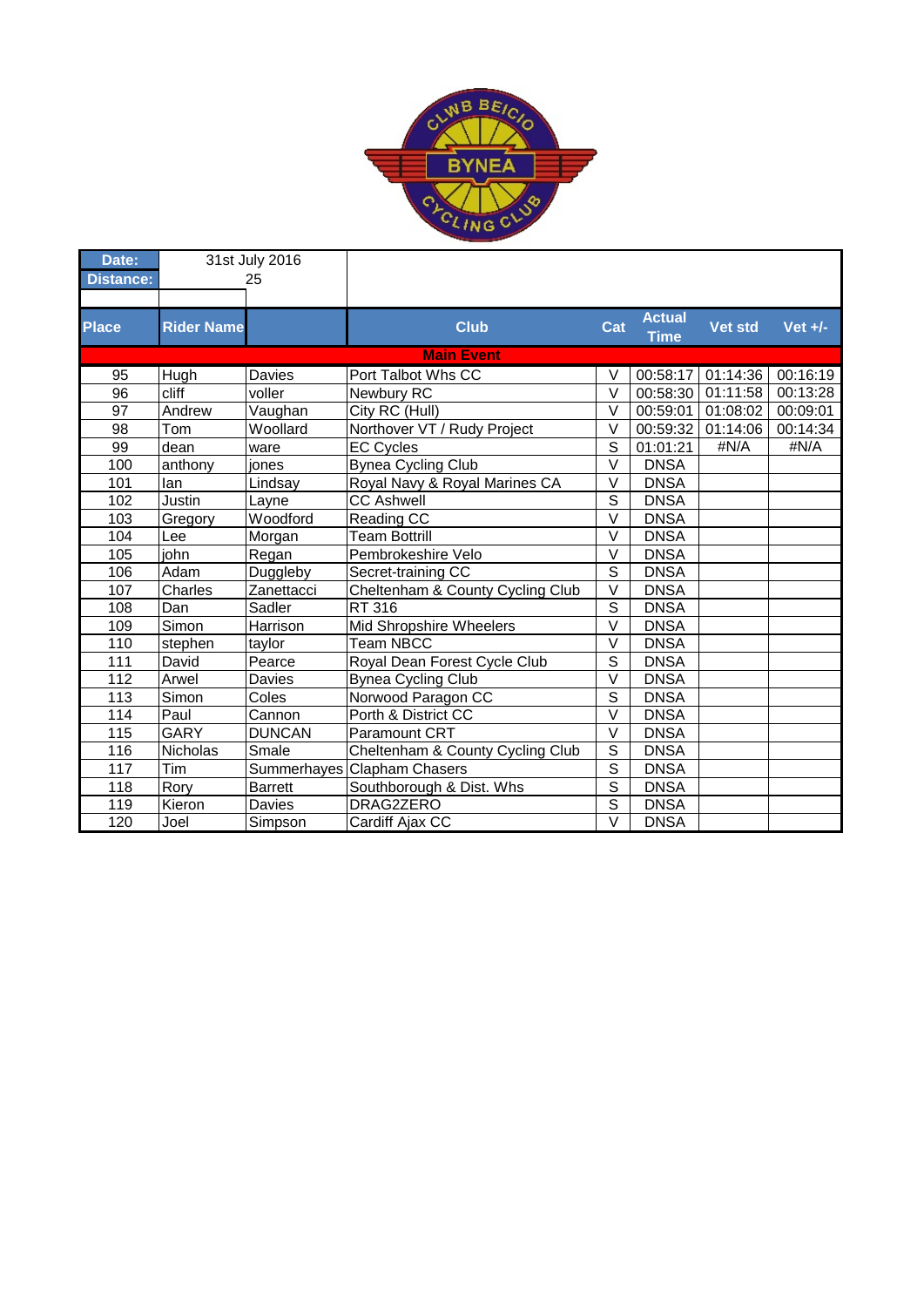

| Date:                                   | 31st July 2016            |         |                          |        |             |  |  |  |
|-----------------------------------------|---------------------------|---------|--------------------------|--------|-------------|--|--|--|
| <b>Distance:</b>                        | 25                        |         |                          |        |             |  |  |  |
| <b>Main Event</b>                       |                           |         |                          |        |             |  |  |  |
| <b>Prize</b>                            | <b>First Name Surname</b> |         | <b>Club</b>              | Cat    | <b>Time</b> |  |  |  |
| <b>Fastest rider £30</b>                | John                      | Dewey   | <b>Team Bottrill</b>     | S      | 00:46:44    |  |  |  |
| Second fastest £20                      | Dan                       | Bigham  | DRAG2ZERO                | S      | 00:46:52    |  |  |  |
| Third fastest £15                       | Liam                      | Maybank | Twickenham CC            | V      | 00:47:36    |  |  |  |
| <b>First Vet on standard £20</b>        | <b>Rob</b>                | Pears   | <b>Bath Cycling Club</b> | V      | 00:19:57    |  |  |  |
| Second Vet on standard £15              | Terry                     | Icke    | Newport (Shropshire) CC  | V      | 00:21:01    |  |  |  |
| Fastest team of 3 riders £30 (£10 each) | George                    | Evans   | <b>Team Bottrill</b>     | S      | 00:48:41    |  |  |  |
|                                         | Martin                    | Jones   | <b>Team Bottrill</b>     | $\vee$ | 00:50:39    |  |  |  |
|                                         | Chris                     | Massey  | <b>Team Bottrill</b>     | V      | 00:51:17    |  |  |  |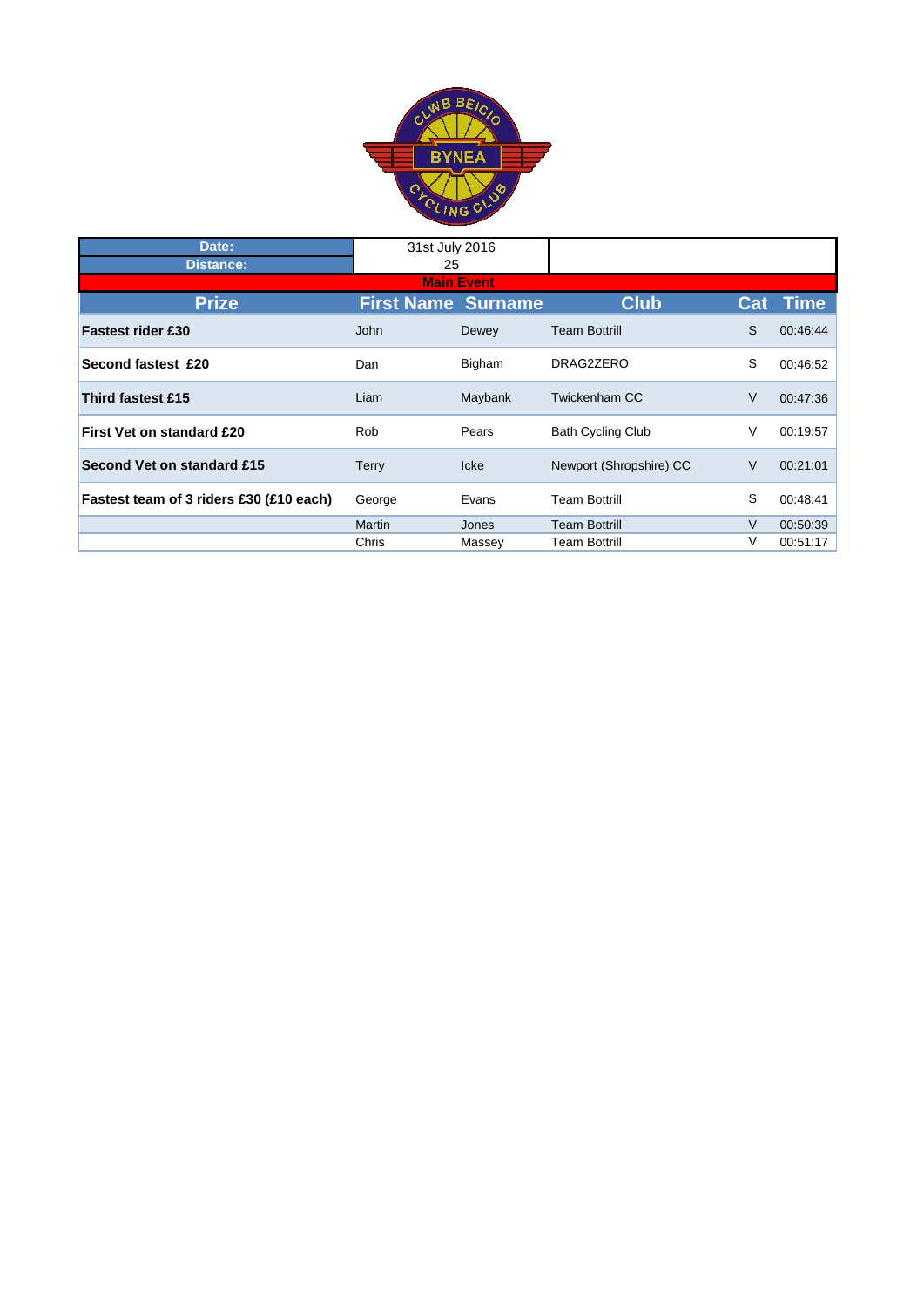

| Date:                    | 31st July 2016    |                   |                                                             |                                                    |                      |                               |                      |
|--------------------------|-------------------|-------------------|-------------------------------------------------------------|----------------------------------------------------|----------------------|-------------------------------|----------------------|
| <b>Distance:</b>         |                   | 25                |                                                             |                                                    |                      |                               |                      |
|                          |                   |                   |                                                             |                                                    | <b>Actual</b>        |                               |                      |
| <b>Place</b>             | <b>Rider Name</b> |                   | <b>Club</b>                                                 | Cat                                                | <b>Time</b>          | Vet std                       | Vet $+/-$            |
|                          |                   |                   | <b>Overflow Event</b>                                       |                                                    |                      |                               |                      |
| $\overline{\phantom{a}}$ | Steve             | <b>Bate</b>       | Para T                                                      | Tandam                                             | 00:43:23             | #N/A                          | #N/A                 |
|                          | Adam              | Duggleby          | Secret-training CC                                          | Tandam                                             | 00:43:23             | #N/A                          | #N/A                 |
| 1                        | Hayley            | Simmonds          | AeroCoach                                                   | S                                                  | 00:49:28             | #N/A                          | #N/A                 |
| $\blacksquare$           | Chris             | Morris            | Team Jewson - MI Racing                                     | Tandam                                             | 00:49:59             | #N/A                          | #N/A                 |
| $\overline{\phantom{a}}$ | Philip            | Hunt              | Team Jewson - MI Racing                                     | Tandam                                             | 00:49:59             | #N/A                          | #N/A                 |
| $\overline{\mathbf{c}}$  | Angela            | <b>Hibbs</b>      | Fusion RT Fierlan                                           | S                                                  | 00:51:01             | #N/A                          | #N/A                 |
| 3                        | Anna              | Turvey            | Tyneside Vagabonds CC                                       | $\overline{s}$                                     | 00:51:24             | #N/A                          | #N/A                 |
| $\overline{4}$           | Ruan              | <b>Bester</b>     | <b>Bath Cycling Club</b>                                    | $\overline{\mathsf{s}}$                            | 00:53:32             | #N/A                          | #N/A                 |
| 5                        | Jim               | Curry             | VC Equipe - Flix Oral Hygiene                               | $\vee$                                             | 00:53:41             | 01:06:51                      | 00:13:10             |
| 6                        | Josh              | Griffiths         | <b>Bristol South Cycling Club</b>                           | J<br>$\overline{s}$                                | 00:53:54             | #N/A                          | #N/A                 |
| 7                        | Clarice           | Chung<br>Rickards | <b>SSLL Racing Team</b><br>Cheltenham & County Cycling Club | $\overline{\vee}$                                  | 00:54:22             | #N/A<br>01:08:52              | #N/A<br>00:14:25     |
| 8<br>$\overline{9}$      | Gary<br>Steve     | Curry             | Ogmore Valley Wheelers CC                                   | $\overline{\vee}$                                  | 00:54:27<br>00:54:38 | 01:08:26                      | 00:13:48             |
| 10                       | Grant             | Arnold            | <b>Team NBCC</b>                                            | $\overline{s}$                                     | 00:54:38             | #N/A                          | $#N/\overline{A}$    |
| 11                       | Molly             | Patch             | University of Birmingham CC                                 | $\overline{s}$                                     | 00:54:39             | #N/A                          | #N/A                 |
| 12                       | Steve             | Franklin          | Team Salesengine.co.uk                                      | $\overline{s}$                                     | 00:55:25             | #N/A                          | #N/A                 |
| 13                       | Andy              | Hunt              | Ystwyth CC                                                  | $\overline{s}$                                     | 00:55:32             | #N/A                          | #N/A                 |
| $\overline{14}$          | Laura             | <b>Bartlett</b>   | a3crg                                                       | S                                                  | 00:55:33             | #N/A                          | #N/A                 |
| $\overline{15}$          | Jon               | Vickery           | Cwmcarn Paragon Road Club                                   | $\overline{\mathsf{v}}$                            | 00:56:09             | 01:08:26                      | 00:12:17             |
| $\overline{16}$          | Paul              | Nicholls          | $\overline{VC}$ 10                                          | $\overline{\mathsf{V}}$                            | 00:56:49             | 01:08:52                      | 00:12:03             |
| 17                       | George            | <b>Beck</b>       | <b>Bath Cycling Club</b>                                    | J                                                  | 00:57:02             | #N/A                          | #N/A                 |
| 18                       | Roger             | Taylor            | Frome and District Wheelers                                 | $\overline{\vee}$                                  |                      | 00:57:12 01:14:06             | 00:16:54             |
| 19                       | <b>Stuart</b>     | Jones             | <b>EC Cycles</b>                                            | $\overline{s}$                                     | 00:57:12             | #N/A                          | #N/A                 |
| $\overline{20}$          | Gareth            | Chislett          | CC Blaenau Gwent                                            | $\overline{\vee}$                                  |                      | 00:57:12 01:06:00             | 00:08:48             |
| 21                       | Nadine            | Cannon            | Acme Whs (Rhondda) CC                                       | $\overline{s}$                                     | 00:57:20             | $\overline{\textbf{H}}$ N/A   | #N/A                 |
| 22                       | Christopher       | Goodwin           | Ogmore Valley Wheelers CC                                   | $\overline{\vee}$                                  | 00:57:24             | 01:06:39                      | 00:09:15             |
| $\overline{23}$          | <b>Nicki</b>      | Carr              | VC Equipe - Flix Oral Hygiene                               | $\overline{s}$                                     | 00:57:29             | #N/A                          | #N/A                 |
| 24                       | Guy               | Evans             | Hereford & Dist Whs CC                                      | $\vee$                                             | 00:57:44             | 01:09:34                      | 00:11:50             |
| $\overline{25}$          | nic               | bradburn          | Worcester St. Johns CC                                      | $\overline{\mathsf{v}}$                            | 00:57:44             | 01:07:03                      | 00:09:19             |
| $\overline{26}$          | Susan             | Shook             | <b>Bush Healthcare CRT</b>                                  | $\overline{\vee}$<br>$\vee$                        |                      | 00:58:18 01:15:25             | 00:17:07             |
| 27                       | karen             | Taylor<br>Parish  | East Bradford CC                                            | V                                                  |                      | 00:58:36 01:13:28             | 00:14:52             |
| 28<br>29                 | Andrea<br>Clare   | Greenwood         | Camel Valley C & TC<br><b>Bush Healthcare CRT</b>           | V                                                  | 00:58:54             | 01:13:02<br>00:58:59 01:15:09 | 00:14:08<br>00:16:10 |
| 30                       | john              | shehan            | <b>Bynea Cycling Club</b>                                   | V                                                  |                      | 00:59:13 01:14:06             | 00:14:53             |
| $\overline{31}$          | Jeffrey           | Rees              | Acme Whs (Rhondda) CC                                       | V                                                  |                      | 00:59:14 01:08:39             | 00:09:25             |
| 32                       | garry             | shuker            | Walsall Roads Cycling Club                                  | $\vee$                                             |                      | 00:59:14 01:10:21             | 00:11:07             |
| 33                       | david             | england           | Crabwood CC                                                 | $\overline{\mathsf{v}}$                            | 00:59:22             | 01:15:43                      | 00:16:21             |
| 34                       | Robert            | Lucas             | Port Talbot Whs CC                                          | V                                                  | 00:59:31             | 01:13:10                      | 00:13:39             |
| 35                       | Wayne             | jones             | <b>Bynea Cycling Club</b>                                   | V                                                  |                      | 00:59:32 01:08:14             | 00:08:42             |
| 36                       | Dave              | Poulter           | Wrekinsport CC                                              | $\overline{\vee}$                                  |                      | 00:59:38 01:09:34             | 00:09:56             |
| 37                       | Simon             | Fairclough        | Cwmcarn Paragon Road Club                                   | $\overline{s}$                                     | 00:59:43             | #N/A                          | #N/A                 |
| 38                       | Ron               | Clews             | Stourbridge Velo                                            | $\overline{\vee}$                                  | 01:00:01             | 01:09:05                      | 00:09:04             |
| 39                       | Roger             | Wood              | Pontypool Road Cycling Club                                 | $\overline{\mathsf{v}}$                            | 01:00:04             | 01:10:57                      | 00:10:53             |
| 40                       | Dave              | <b>Driver</b>     | Yeovil Cycling Club                                         | $\overline{\vee}$                                  |                      | 01:00:12 01:16:59             | 00:16:47             |
| 41                       | Simon             | Geary             | Hereford & Dist Whs CC                                      | $\overline{\vee}$                                  |                      | 01:00:19 01:06:51             | 00:06:32             |
| 42                       | Gaynor            | Hughes            | <b>Bynea Cycling Club</b>                                   | $\overline{\vee}$                                  |                      | 01:00:27 01:08:14             | 00:07:47             |
| 43                       | russell           | boon              | Avonlea/Treasure RT                                         | V                                                  |                      | 01:00:31 01:08:14             | 00:07:43             |
| 44                       | Gareth            | Hill              | Abercynon Road Club                                         | $\overline{\vee}$                                  | 01:00:37             | 01:06:51                      | 00:06:14             |
| 45                       | Vincent           | Jenkins           | LeisureLakesBikes.com                                       | $\overline{\vee}$                                  |                      | 01:00:50 01:17:41             | 00:16:51             |
| 46                       | Stephen           | Landeg            | Ogmore Valley Wheelers CC                                   | V                                                  |                      | 01:00:53 01:10:57             | 00:10:04             |
| 47<br>48                 | John J            | Murphy            | Gloucester City Cycling Club                                | $\overline{\mathsf{V}}$<br>$\overline{\mathsf{v}}$ | 01:00:57             | 01:17:41                      | 00:16:44             |
| 49                       | Antony<br>Kari    | Howell            | Port Talbot Whs CC<br>Ride Bike Wales                       | $\overline{s}$                                     | 01:01:14             | 01:08:14<br>#N/A              | 00:07:00<br>#N/A     |
| 50                       | John              | Jones             | <b>Bynea Cycling Club</b>                                   | $\overline{\vee}$                                  | 01:01:22<br>01:01:31 | 01:10:21                      | 00:08:50             |
| 51                       | Ed                | Hynam<br>Hadley   | Hereford & Dist Whs CC                                      | $\vee$                                             | 01:02:02 01:10:21    |                               | 00:08:19             |
| 52                       | <b>Barry</b>      | Quick             | Reading CC                                                  | $\vee$                                             |                      | 01:02:05 01:14:36             | 00:12:31             |
|                          |                   |                   |                                                             |                                                    |                      |                               |                      |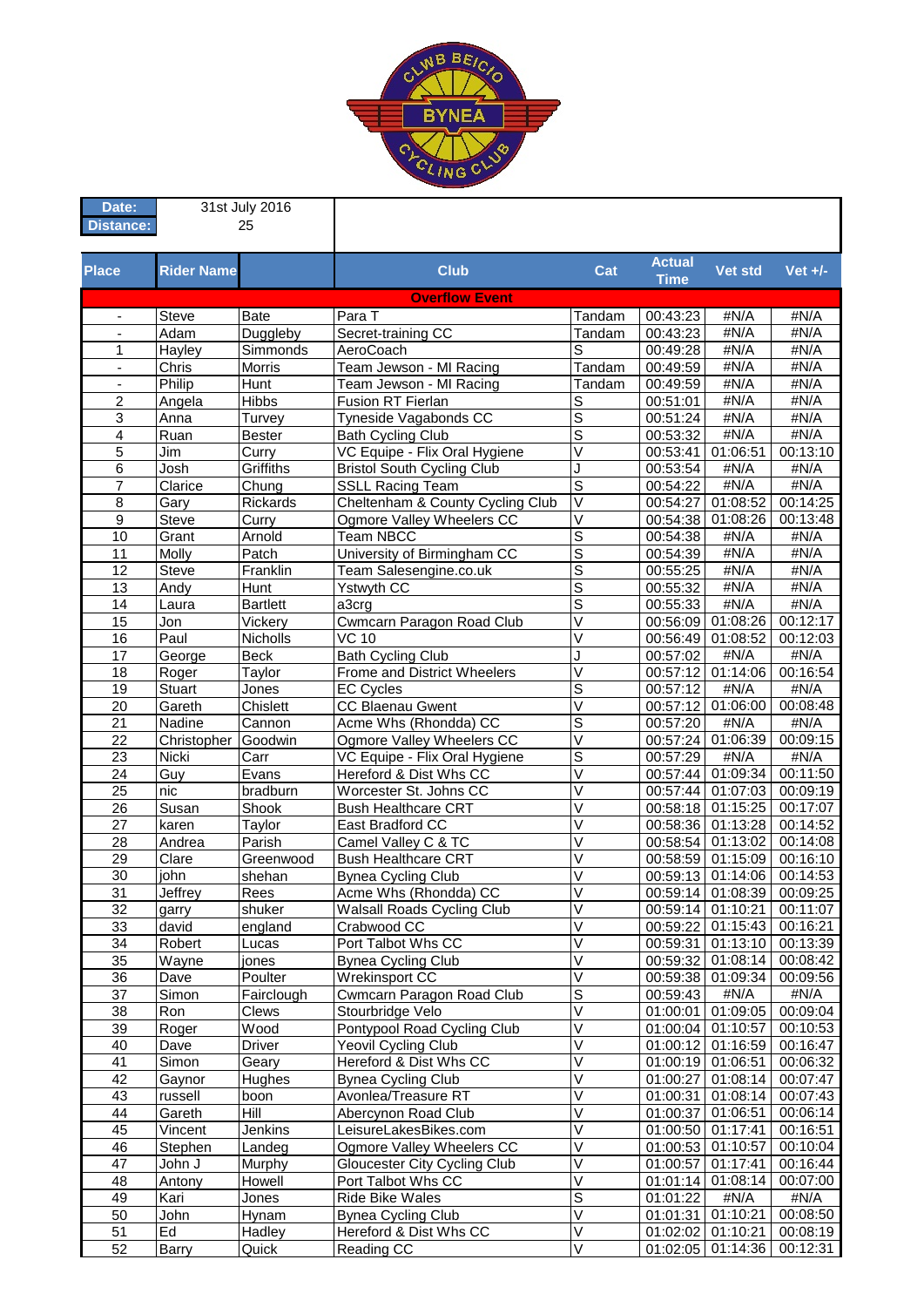

| Date:            | 31st July 2016     |                |                                       |                         |                              |                   |             |
|------------------|--------------------|----------------|---------------------------------------|-------------------------|------------------------------|-------------------|-------------|
| <b>Distance:</b> | 25                 |                |                                       |                         |                              |                   |             |
|                  |                    |                |                                       |                         |                              |                   |             |
| <b>Place</b>     | <b>Rider Name</b>  |                | <b>Club</b>                           | Cat                     | <b>Actual</b><br><b>Time</b> | Vet std           | Vet $+/-$   |
|                  |                    |                | <b>Overflow Event</b>                 |                         |                              |                   |             |
| 53               | Michelle           | Robertson      | Abercynon Road Club                   | $\vee$                  |                              | 01:02:13 01:13:15 | 00:11:02    |
| $\overline{54}$  | sharon             | clifford       | <b>WCS Racing Team</b>                | $\overline{\vee}$       | 01:02:59                     | 01:14:53          | 00:11:54    |
| $\overline{55}$  | Alexandra          | Thomas         | Port Talbot Whs CC                    | J                       | 01:03:12                     | #N/A              | #N/A        |
| $\overline{56}$  | Diane              | Wilson-Evans   | <b>Bynea Cycling Club</b>             | $\overline{\vee}$       | 01:03:13 01:14:53            |                   | 00:11:40    |
| 57               | lee-michelle iones |                | <b>Bynea Cycling Club</b>             | V                       | 01:03:19 01:07:03            |                   | 00:03:44    |
| $\overline{58}$  | Les                | Thomas         | Port Talbot Whs CC                    | V                       | 01:04:09                     | 01:08:52          | 00:04:43    |
| $\overline{59}$  | John               | Thompson       | Severn RC                             | V                       | 01:04:53                     | 01:17:41          | 00:12:48    |
| 60               | Kevin              | <b>Bessant</b> | Bynea Cycling Club                    | $\overline{\mathsf{v}}$ | 01:05:31                     | 01:08:39          | 00:03:08    |
| 61               | <b>AUSTIN</b>      | <b>HEATH</b>   | <b>Bynea Cycling Club</b>             | V                       | 01:06:14                     | 01:14:36          | 00:08:22    |
| 62               | Peter              | Wilson         | <b>Bath Cycling Club</b>              | V                       | 01:07:29                     | 01:23:06          | 00:15:37    |
| 63               | Tony               | Emery          | <b>Dursley Road Club</b>              | V                       |                              | 01:07:45 01:13:10 | 00:05:25    |
| 64               | Sarah              | Rees           | <b>Bynea Cycling Club</b>             | $\vee$                  | 01:10:11                     | 01:13:02          | 00:02:51    |
| 65               | Deanna             | Ferrett        | Hampshire RC                          | $\vee$                  | 01:11:21                     | 01:12:36          | 00:01:15    |
| 66               | Kevin              | Grant          | <b>Frome and District Wheelers</b>    | $\overline{\vee}$       | 01:11:51                     | 01:10:04          | $-00:01:47$ |
| 67               | Diane              | Hynam          | <b>Bynea Cycling Club</b>             | $\overline{\vee}$       | 01:11:53                     | 01:17:24          | 00:05:31    |
| 68               | Paul               | Archer         | Newport Phoenix CC                    | V                       | <b>DNSA</b>                  |                   |             |
| 69               | Morgan             | Ley            | Port Talbot Whs CC                    | J                       | <b>DNSA</b>                  |                   |             |
| 70               | Martin             | <b>Balk</b>    | 3C Cyclexperience                     | $\vee$                  | <b>DNSA</b>                  |                   |             |
| 71               | Tina               | Reid           | In-Gear Quickvit Trainsharp RT        | V                       | <b>DNSA</b>                  |                   |             |
| 72               | craig              | macdonald      | Ogmore Valley Wheelers CC             | V                       | <b>DNSA</b>                  |                   |             |
| $\overline{73}$  | Ron                | boast          | Ogmore Valley Wheelers CC             | V                       | <b>DNSA</b>                  |                   |             |
| $\overline{74}$  | Sarah              |                | Lloyd-Stephen Hereford & Dist Whs CC  | $\overline{\mathsf{s}}$ | <b>DNSA</b>                  |                   |             |
| $\overline{75}$  | Chris              | Reed           | Ogmore Valley Wheelers CC             | $\overline{\mathsf{V}}$ | <b>DNSA</b>                  |                   |             |
| $\overline{76}$  | John               | Howells        | Corinium Cycle Club                   | $\overline{\mathsf{V}}$ | <b>DNSA</b>                  |                   |             |
| 77               | Jake               | Wright         | <b>Identity Race Team</b>             | J                       | <b>DNSA</b>                  |                   |             |
| 78               | Matt               | Heaman         | Severn Valley Cycles                  | $\vee$                  | <b>DNSA</b>                  |                   |             |
| 79               | Michael            | Gelder         | Tricycle Association South West RegiV |                         | <b>DNSA</b>                  |                   |             |
| 80               | <b>NA</b>          | <b>NA</b>      | <b>NA</b>                             |                         | <b>DNSA</b>                  |                   |             |
| 81               | Matthew            | Smith          | Stourbridge Velo                      | $\overline{s}$          | <b>DNSA</b>                  |                   |             |
| 82               | <b>DEREK</b>       | <b>MORGAN</b>  | Gannet CC                             | $\overline{\mathsf{V}}$ | <b>DNSA</b>                  |                   |             |
| $\overline{83}$  | Les                | Merritt        | <b>Bynea Cycling Club</b>             | $\vee$                  | <b>DNSA</b>                  |                   |             |